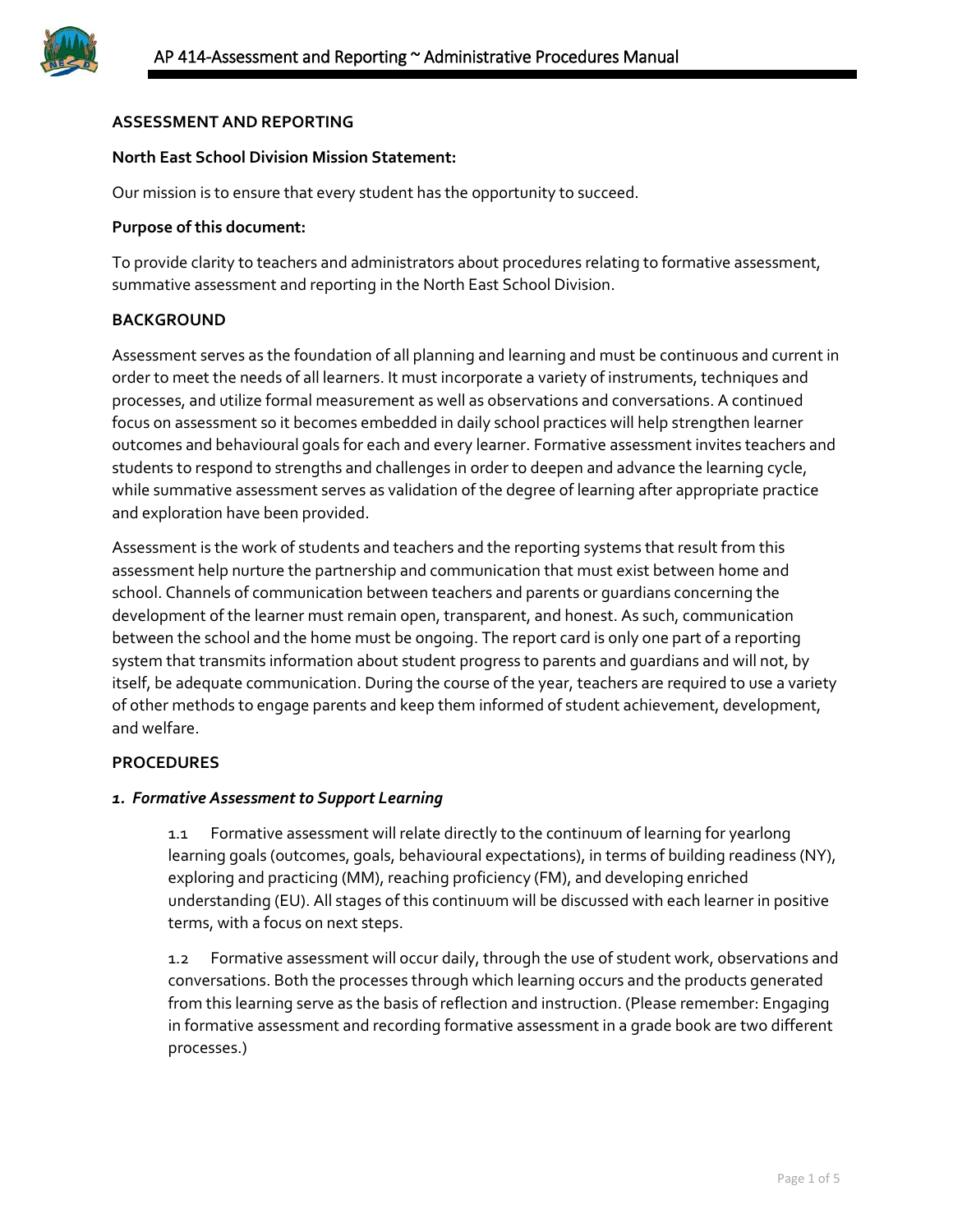1.3 Formative assessment will inform responsive instruction, explicit strategy instruction, feedback, self-assessment, and goal-setting and time will be given to these essential processes for every learner.

1.4 Formative assessment will align with the "building blocks" (smaller parts of the whole outcome) that lead to the demonstration of the learning goals (academic outcomes, eIIP goals and behavioural goals) as well as the student's ability to synthesize of these blocks into broader understanding and skill. Collaborative processes by teachers may be engaged in, in order to clarify these building blocks as well as the intent of the learning goals.

1.5 Formative assessment will involve students in a variety of ways, including but not limited to, co-construction of criteria, goal-setting, reflection, and decision-making.

1.6 Formative assessment will lead to timely and specific feedback that is strength-based and will support revision, targeted practice, conferencing, and continued growth.

1.7 Formative assessment will engage and address the learning needs and strengths of individual students and will support purposeful differentiation of instruction. Pre-assessment and frequent formative assessment will form the foundation of differentiation.

## *2. Summative Assessment to Verify Learning*

2.1 Summative assessment will include only indicators of achievement based on year-long and semester-long provincial curricular outcomes.

2.1.1 Summative assessment of student behavior will be recorded and reported separately and will align with the criteria for Personal and Social Development (Attitude, Follows Directions and Routines, Coursework Completed on Time, Organization, Effective Group Work).

2.1.2 Summative assessment will not include reduced marks for late assignments. Insufficient Evidence (IE) will be used to communicate missing demonstrations of learning. Zeroes, Fs or other highly punitive number allocations will not be assigned to summative assessment.

2.1.3 Summative assessment will reflect learning; bonus grades or extra credit will not be awarded.

2.1.4 Teachers will respond to academic dishonesty with a learning –focused response, including instruction, intervention, behavioural supports and re-assessment.

2.1.5 Absences will be reported separately; attendance will not be included in grade determination.

2.1.6 Summative assessment will include only individual achievement evidence; group scores will not be included in grades.

2.2 Evidence of learning will be organized according to key curricular foundations, utilizing quality assessment processes (valid, reliable, and transparent).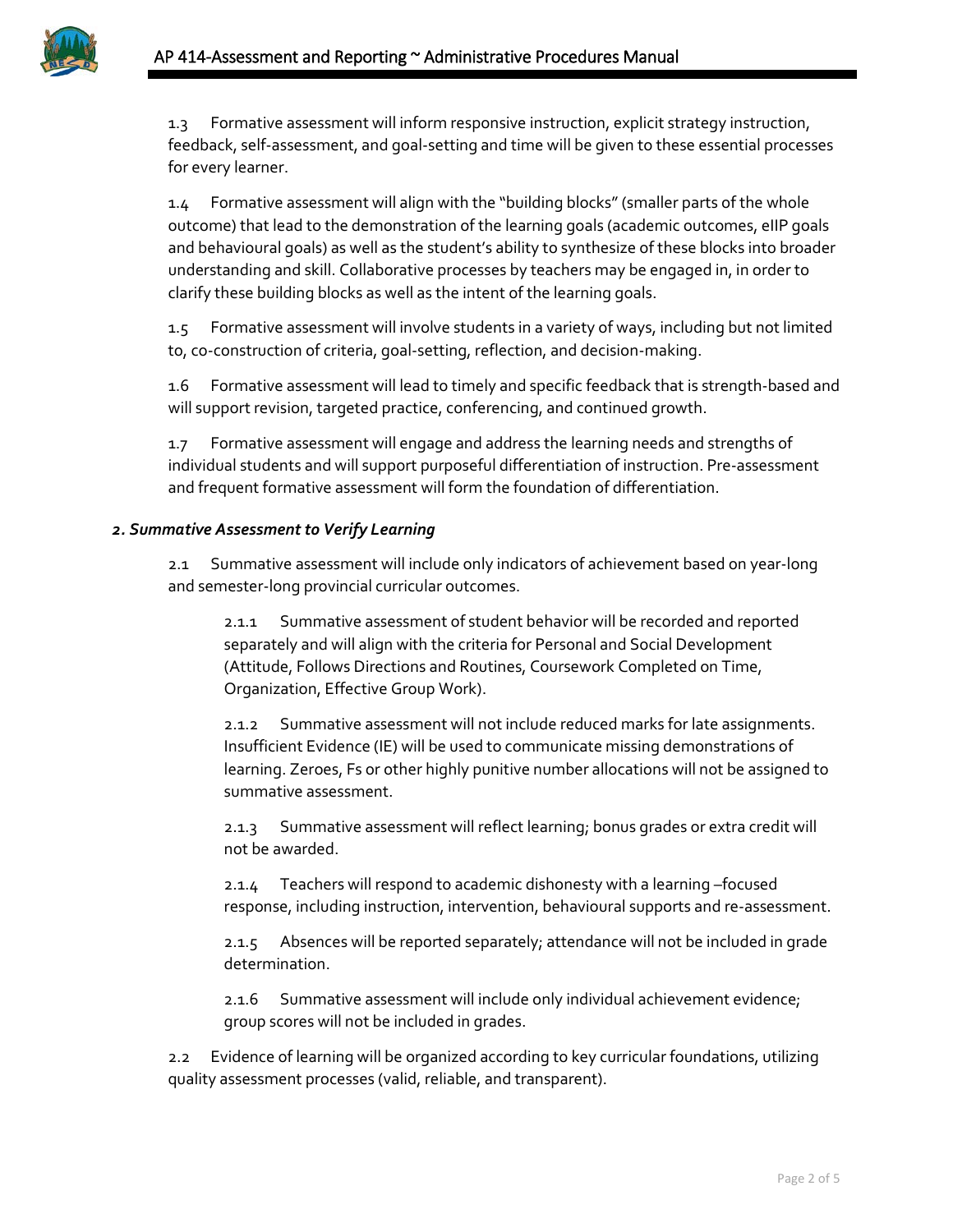

2.2.1 Evidence of student achievement will be organized by outcome (for renewed curricula). Information in gradebooks will not be organized by assessment method nor will a single summary grade be applied across multiple outcomes. Even during performance-based and inquiry-based experiences, proficiency on individual outcomes will be assessed.

2.2.2 In advance of a summative assessment, students will be provided with clear, outcome-aligned criteria for proficiency. Learners must have the opportunity to learn and practice the required criteria.

2.2.3 Summative assessment will reflect student learning in relation to outcomes or eIIP goals. Students will not be compared to each other and summative assessment will not measure the smaller "building blocks" of the outcomes (formative assessment will do this).

2.2.4 Assessment tools will be aligned with the learning goals (outcomes, eIIP goals, behavioural goals) and students will demonstrate understanding to the degree intended by the curriculum. The complexity of the outcomes must be assessed in their entirety.

2.2.5 The degree of proficiency determined by a summative assessment should be reliable. Teachers will ensure they observe, hear, or see proficiency on more than one occasion. If unsure, teachers will assess again and use a variety of tools/methods.

2.2.6 All available assessment data will be used when making instructional and reporting decisions, including most recent and most consistent evidence. Professional judgement is the cornerstone of summative decision-making and should be made on an outcome-by-outcome and student-by-student basis after appropriate information has been gathered.

2.2.7 Teachers will approach the provincial learning outcomes as year-long or semester-long outcomes and assess degrees of proficiency with this in mind. This means students must be allowed time to revisit learning, deepen understanding and skill and re-demonstrate when appropriate.

2.2.8 Teachers will approach re-demonstration of learning as an opportunity for students to continue to grow and develop over time. In the case where learners are not experiencing growth, the Response to Intervention process must be used to support both teachers and students. Some guidelines for revisiting learning:

2.2.8.1 If teachers are utilizing the alpha codes (EU, FM, MM, NY), learners will continue to practice and learn in order to become proficient (FM) and/or engage in enriched understanding (EU). Learners who are MM or NY must be invited to continue to grow and learn and the steps being taken to ensure learning should be communicated with families regularly.

2.2.8.2 If teachers are utilizing percentages or number values, the steps needed to deepen learning must be communicated clearly. Re-demonstration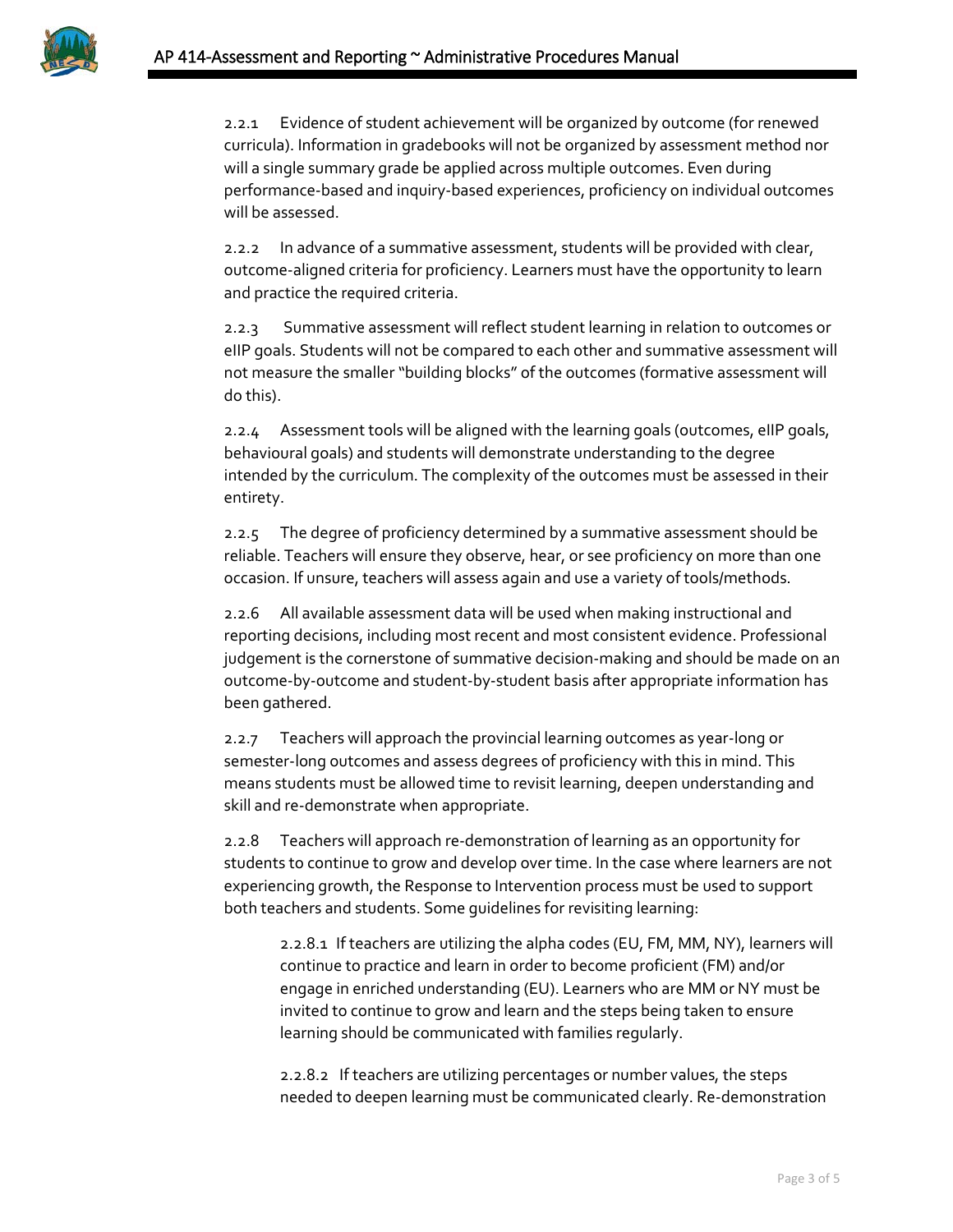

is not equivalent to fixing errors or making corrections. It implies more rigorous or in depth learning (skill and knowledge acquisition, deepened understanding, confidence, competence). In the event that students re-demonstrate additional learning, new evidence replaces old (and averaging of scores does not occur). Re-demonstration should only occur when the teacher recognizes one of the following three conditions:

> 2.2.8a There is conflicting evidence of degrees of proficiency. This may occur when summative results are widely varied for a single outcome or if formative assessment evidence showed a different picture of understanding and skill from a summative assessment. In other words, there is some legitimate question as to the actual degree of understanding and skill a student possesses.

2.2.8b The assessment process is invalid, either due to a poorly designed assessment tool or to a contextual challenge that prohibited a student from showing their skill or understanding to their full ability (emotional challenges, lack of needed materials or supports in the assessment environment, for example).

2.2.8c The student has clearly developed their understanding or skill through additional practice, exploration, and investment of time. This means additional work has led to additional learning, which is assessed during a new opportunity.

# *3. Reporting Processes*

3.1 Two formal conferences will be scheduled during the course of the school year. The conference dates will be determined by the calendar process.

3.2 At the beginning of each school year, parents and students will receive information about how to access student achievement and behaviour information and how to contact teachers when questions arise.

3.3 Teachers will ensure assessment information is current and accurately reflects degree of proficiency, as documented through formative and summative assessment, within the gradebook.

3.4 In addition to report cards and conferences, teachers will engage families further in ongoing communication of progress that conveys strengths and challenges in relation to the progress, development, and welfare of all students.

3.5 Administrators and teachers are expected to be on site and available during scheduled conference times.

3.6 Conferencing plans for each school should be communicated to the Executive Council member in charge of curriculum, instruction, and assessment.